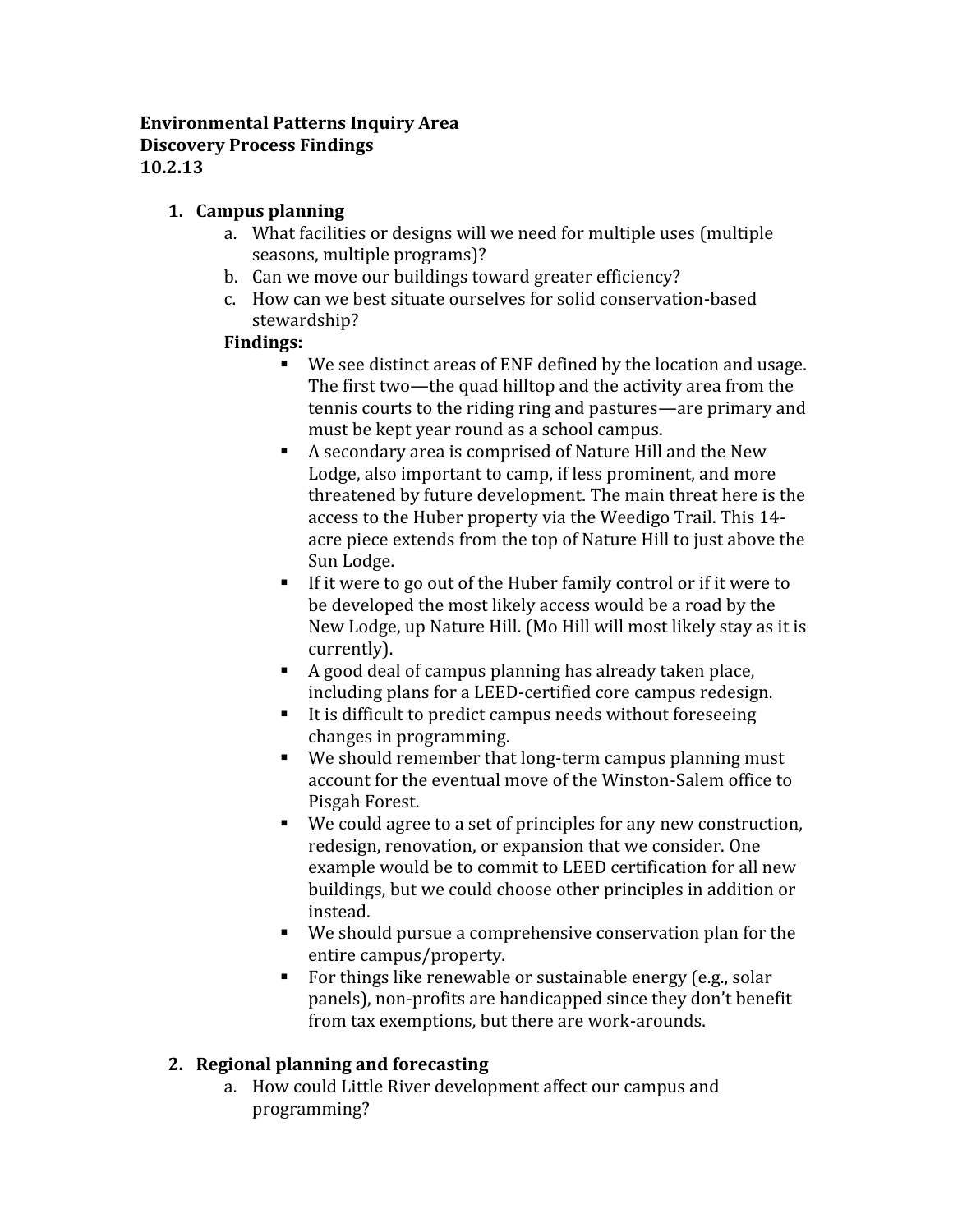- b. How could public land management affect our programming (e.g., National and State Forests)?
- c. How can ENF position itself as a local and regional advocate for our interests?

### **Findings:**

## **National Forests – Management Planning**

- The U.S. Forest Service is revising the Nantahala and Pisgah National Forests Land and Resource Management Plan (the Plan). SEE Fact Sheet on National Forest Plan Revision. This process began in 2012 and will continue until 2015. The Forest Service is currently accepting comments during this "Assessment Phase." It appears there will be many other
- $\blacksquare$  In the last major amendment, the USFS appeared to be moving towards and ecosystem management approach for forest management, again a good trend of ENF. However, they still seem to be struggling with their age-old mandate to balance multiple uses of the national forests, including timber harvesting and other consumptive uses. SEE the Management Plan.
- $\blacksquare$  RECOMMENDATION: ENF should participate in the on-going management plan revision process. The Wilderness Society's National Forest Action Center might be a good place for information on their evaluation of the existing Management Plan and the revision process.

#### **Dupont Forest**

- Dupont Forest is managed by the NC Forest Service. There is a citizens support organization called Friends of Dupont State Forest http://www.dupontforest.com/ . This group could present an opportunity for ENF to get more involved
- $\bullet$  The forest management plan is fairly recent, dated June 2011 (SEE DSRF Land Resource Management Plan). ENF is listed in the plan as an environmental educator in the vicinity. The plan appears to be sensitive to the needs of protecting the Forest's ecology while continuing to manage it for resource-based, passive recreational uses. While there is some reference to the economic benefits of logging, it's difficult to determine how much logging the plan
- $\bullet$  It appears the ENF would need a commercial use permit to use the Forest for our purposes. There is a permit preparation fee and permit monitoring fee. I assume we're aware of this policy.

## **Local Land Use Planning**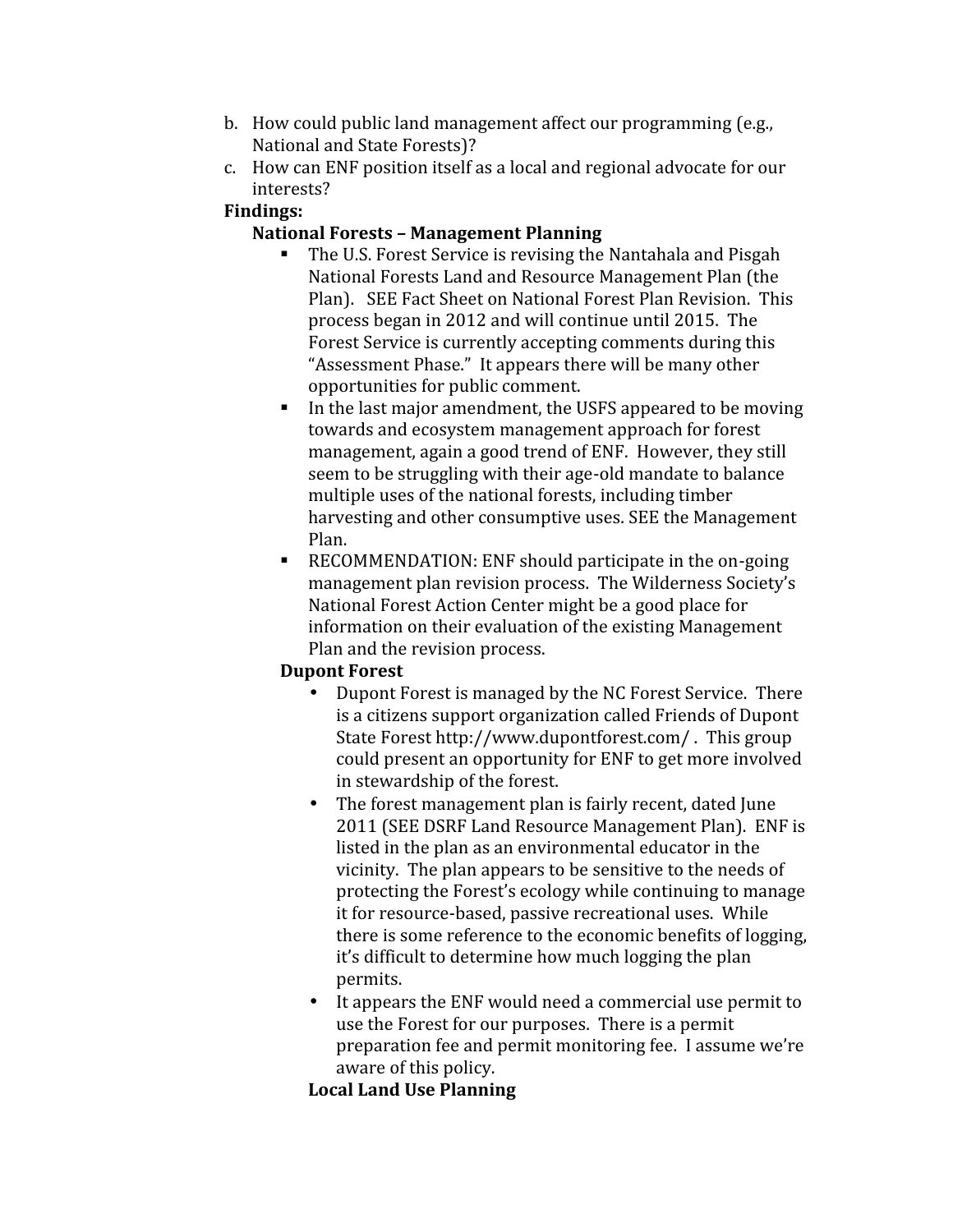- ENF's campus is likely threatened by incompatible land uses around the campus in the Little River Valley. The recent unsuccessful proposal to site a bio-fuels plant is a good example. The owner of this site will likely continue to aggressively market it for other uses. Transylvania County has no zoning and very little land use regulation. Land use regulation is not a short-term<br>solution to threats to the campus.
- The recent economic slow-down likely spared ENF any major development threats. However, as the national, state, and regional economy improve, new growth and development pressure will come to Transylvania<br>County.
- $\bullet$  In the long-term, local experts predict that zoning and more land use regulations may be on the horizon. Politics in Transylvania County appear to be slowing shifting, which may provide political support for land development regulation in the future.
- $\bullet$  ENF may be well-served by banding together with other local interests or individuals that have similar concerns about land use threats to their property/business. Although many of the other camps in the area enjoy natural buffers by benefit of adjacent public (National Forest) or privately protected land, there may be some advantage to working cooperatively with other camps to seek appropriate regulations. One of the current
- $\bullet$  There is also a nascent movement in the county that successfully helped fight the proposed biofuel plant is attempting to become more politically involved in the
- $\bullet$  RECOMMENDATION: If it has not already been done, ENF should consider working with ACA and other local camps to conduct a study of the economic benefits of camps in Transylvania County.

#### **3. Environmental education**

- a. What are other semester programs doing in this regard?
- b. Other camps?

c. What are important pedagogical trends in the field?

#### **Findings:**

 Some schools and camps (e.g. Chewonki) have students doing hands-on sustainability work, like installing solar panels.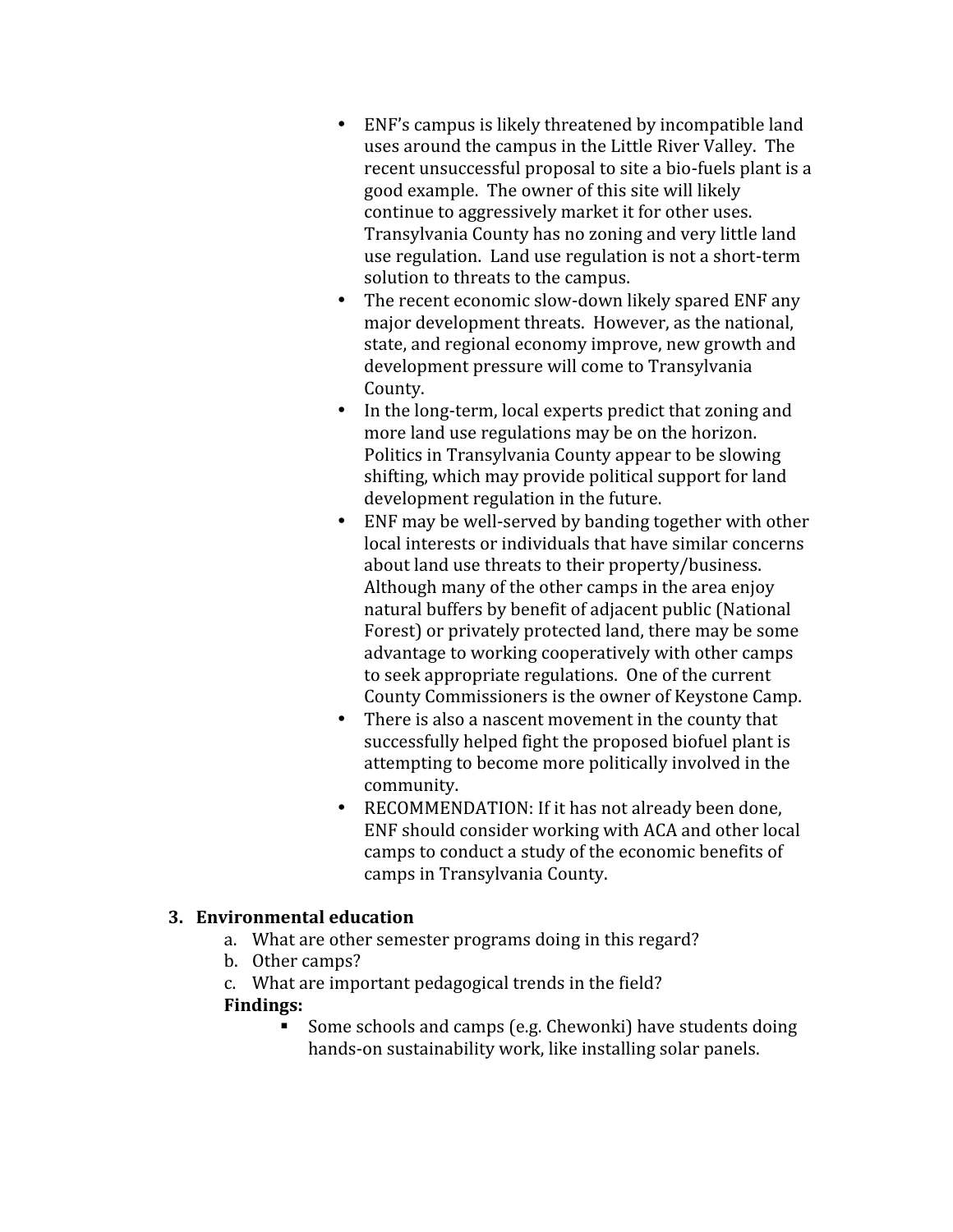- However, the ACA doesn't even categorize camps that offer an environmental education focus (though they note things like "nature exposure").
- Some schools link curriculum, and programming in general, to an environmental education mission in concrete ways, and we should too. (This could even go so far as including a Hanté on energy and sustainability, for example.)
- Energy and sustainability we have always helped kids develop a love for being outside, a respect for their environment, etc. We can express that benefit more clearly and deliberately highlight it in marketing.
- $\blacksquare$  We should also note that education and facilities go hand in hand. Our mission and our practice should work synergistically at the level of the physical plant.

# **4. Climate change**

- a. How might climate trends impact our campus?
- b. How can we adjust programming to accommodate volatile weather (or a possible new normal of extreme heat and precipitation)?
- c. Is our campus prepared for volatile weather?

d. How might we need to react to big changes in transportation norms? **Findings:**

- Over the course of the  $20<sup>th</sup>$  century, the Southeast U.S. was one of the few places on the globe *not* to experience a warming trend. However, the 2000s have brought higher temperatures, with 2001-2010 the warmest decade on record. And it is worth noting that our corner of the region saw the greatest
- $\blacksquare$  NOAA now predicts continued warming over the next 80 years, and an increase in precipitation volatility. We might not have more rain in general, but we'll have it more irregularly. Five of the top ten annual values for extreme precipitation index occurred in the century leading up to 1990. The rest took place in the 21 years after that date.
- **•** With higher temperatures and more volatile precipitation (i.e., more droughts and more floods), some public lands may be closed periodically because of water issues. (NC sections of the Appalachian Trail were closed last year for this reason). And<br>we will see more forest fires.
- $\blacksquare$  The Appalachians in general have been described by The Nature Conservancy as biodiversity "strongholds," which should be able to retain higher levels of diversity even in the face of these climate changes. The downside to this likely involves greater development pressure and an unpredictable
- $\blacksquare$  We should consider long-term planning that accounts for flooding and precipitation spikes—better road grading, larger